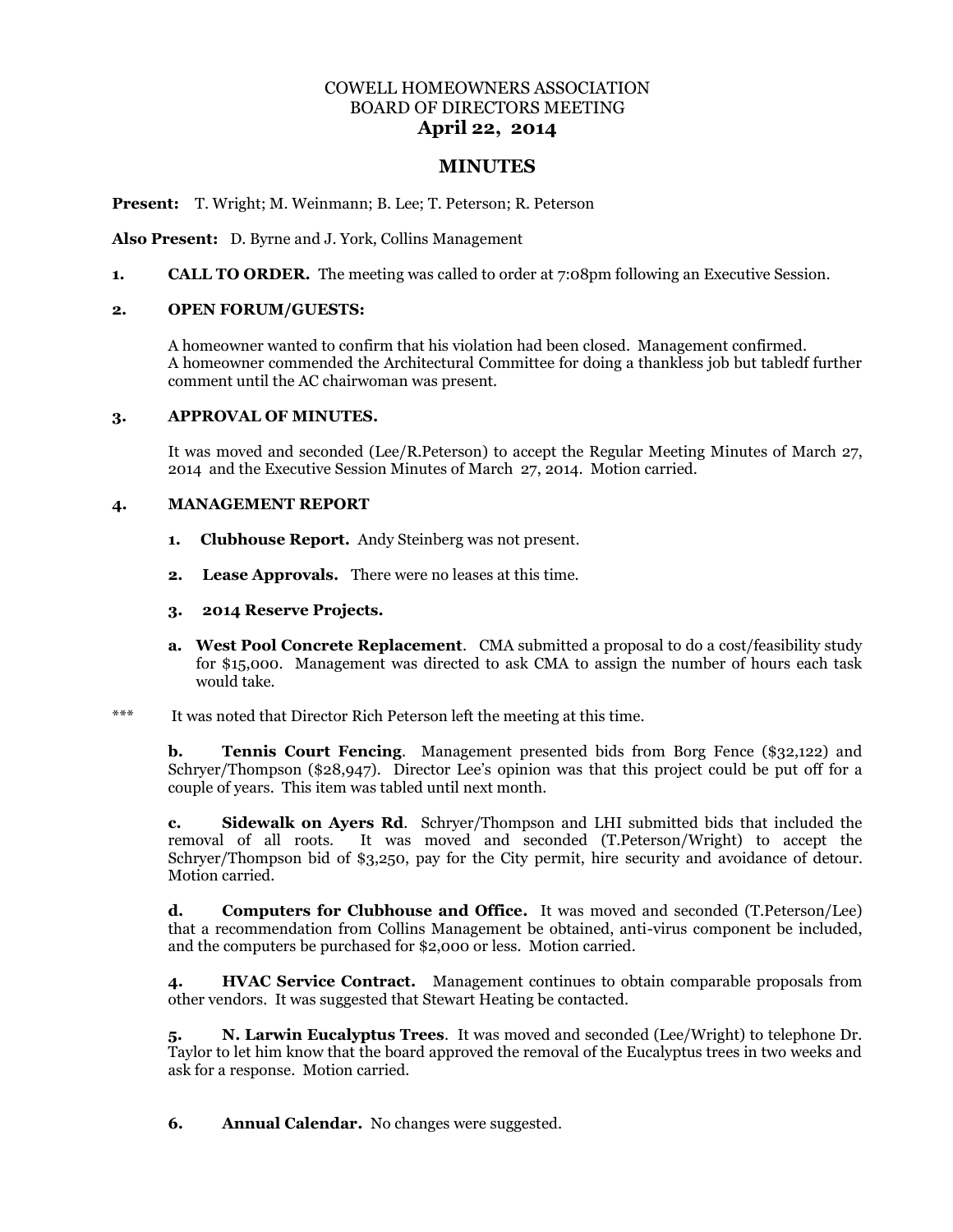## **5. OLD BUSINESS**

- a. **Directory.** An update on the amount of advertising needed and the amount actually sold. By general agreement the directory was scrapped.
- b. **EPLI.** NBS Insurance submitted an application to Philadelphia and denied coverage. Mr. Shimamoto is now applying to Travelers Insurance.
- **c. 4480 Camstock – Fallen Tree**. The homeowner paid 50% of all the costs but still hasn't returned the settlement agreement. Management to follow-up.
- **d. Accident - 2/26/14, YV Rd. and South Slope**. Responsible party was contacted and asked to pay\$140 for plant replacement and debris clean-up. Waiting for response.
- **e. South Slope Well.** Martells replaced the pump and everything is working. Item closed.
- **f. Clubhouse Truss Repair.** Carrasco Construction is scheduled to begin and finish this work the week of May  $12 - 16$ .
- **g. PG&E Tree Removal.** Management followed up on PG&Es tree removal plan. No trees within the Crossings are affected. The PG&E plan has now been put on hold. Item closed.

## **6. OFFICER'S REPORTS & DIRECTOR COMMENTS**

**6.1. Director Comments.** The board reviewed the handout R. Peterson asked be distributed when he left the meeting. It was agreed that R. Peterson will be asked to address the handout at the next meeting.

It was suggested that a temp agency be used to employ the recreation staff. Management asked to investigate.

**6.2 Treasurer's Report**. T. Wright reported that the Aging list is growing. There are 10 accounts that owe from \$1,200 to \$20,000; 49 accounts owe between \$100 and \$999; 70 accounts owe from \$50 to \$99; and 85 accounts owe less than \$49.

Treasurer Wright met with management to review many of the past due accounts. It was moved and seconded (Wright/Lee) to write off \$628.77 as specified in list provided by management. Motion carried.

**6.3 President's Report**. In the interest of time M. Weinmann made no report.

## **7. COMMITTEE REPORTS**

- **7.1 Activities Committee Liaison.** M. Weinmann thanked the directors that "poured" at the wine tasting event. The Cinco de Mayo potluck is our next event.
- **7.2 Architectural Committee**. T. Peterson commented that the AC does not have the authority to approve, for example, artificial turf. It was moved and seconded (T.Peterson/Wright) to appoint Barry Collins to the committee. Motion carried.
- **7.3 Landscaping** It was moved and seconded (Lee/T.Peterson) to approve \$14,920 for tree trimming and removal as outlined in the bid from Traverso Tree Service. Motion carried.

It was moved and seconded (Lee/T.Peterson) to have management obtain 2 more bids for the East Entrance planting plan. Motion carried.

**7.4 Swim Team Liaison.** No report at this time.